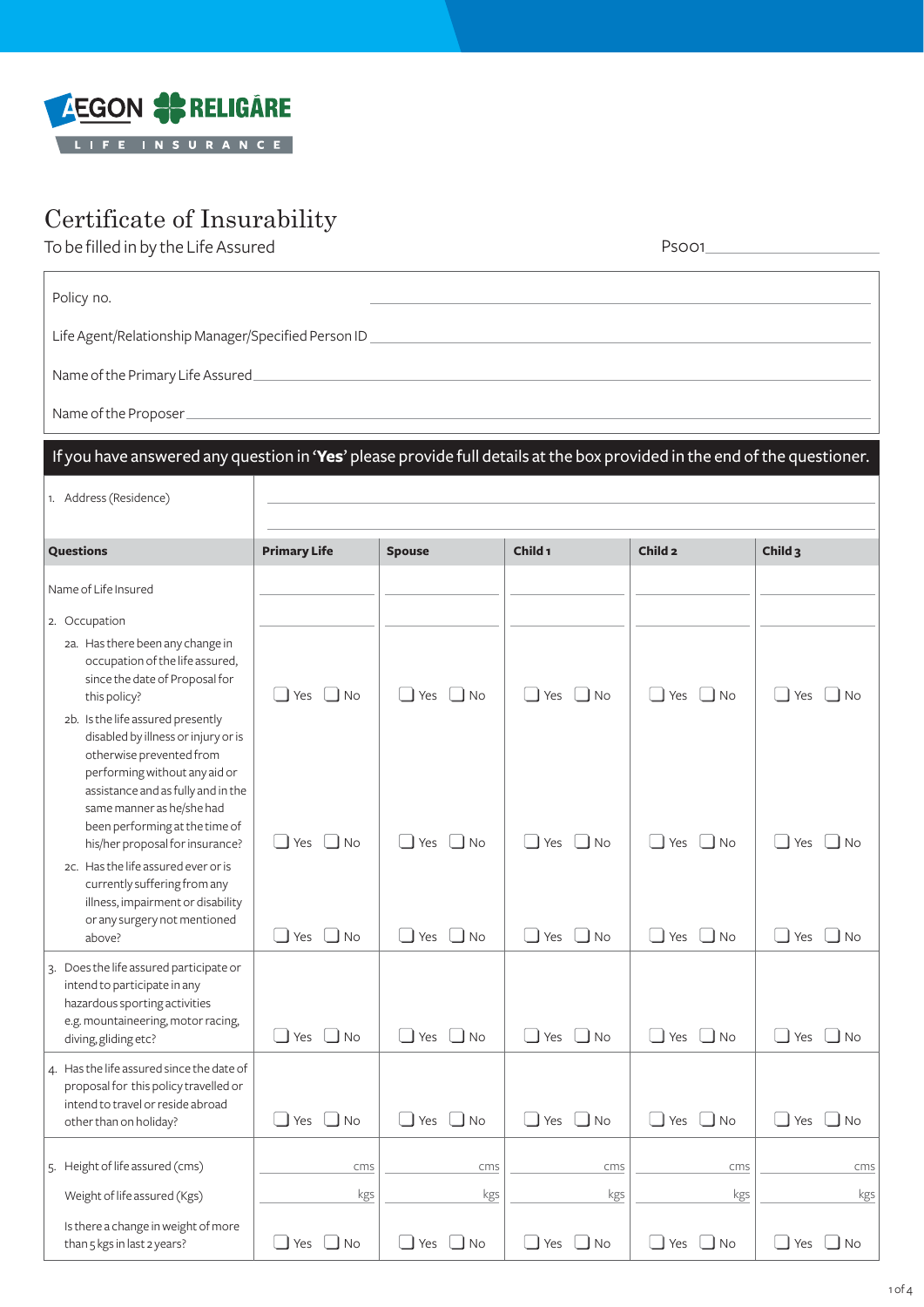| Questions                                                                                                                                                                                                                                                                                                                                                              | <b>Primary Life</b>                                           | <b>Spouse</b>                                                                                                         | Child <sub>1</sub>                                                               | Child <sub>2</sub>                                                           | Child <sub>3</sub>                                            |
|------------------------------------------------------------------------------------------------------------------------------------------------------------------------------------------------------------------------------------------------------------------------------------------------------------------------------------------------------------------------|---------------------------------------------------------------|-----------------------------------------------------------------------------------------------------------------------|----------------------------------------------------------------------------------|------------------------------------------------------------------------------|---------------------------------------------------------------|
| 6. 6a Does the life assured consume<br>alcohol or nicotine?                                                                                                                                                                                                                                                                                                            | INo<br>Yes                                                    | Yes<br>$\Box$ No                                                                                                      | $\vert$ $\vert$ No<br>Yes                                                        | $\Box$ No<br>Yes                                                             | $\overline{\phantom{a}}$ No<br>Yes                            |
| If yes, please mention quantity/<br>week in the box given below                                                                                                                                                                                                                                                                                                        | Bottles   Beer<br>Beer<br>Wine<br>Glasses Wine<br>Hard Liquor | Bottles Beer<br>Glasses   Wine<br>$\left\lfloor \mathsf{Pegs} \right\rfloor$ Hard Liquor $\left\lfloor \right\rfloor$ | Bottles Beer<br>Glasses   Wine<br>$\lfloor$ Pegs $\lfloor$ Hard Liquor $\lfloor$ | Bottles   Beer<br>Glasses   Wine<br>$\vert$ Pegs $\vert$ Hard Liquor $\vert$ | <b>Bottles</b><br>Glasses<br>Pegs   Hard Liquor  <br>$]$ Pegs |
| 6b Has the life assured ever used<br>cocaine, heroin, or other<br>narcotics, marijuana, LSD, or<br>amphetamines except as<br>prescribed by a physician?                                                                                                                                                                                                                | $\Box$ Yes<br>$\Box$ No                                       | $\Box$ No<br>$\Box$<br>Yes                                                                                            | Yes<br>$\Box$ No                                                                 | $\Box$ No<br>$\Box$ Yes                                                      | ∐ No<br>Yes                                                   |
| If yes, please complete Drug<br>Usage Questionnaire.                                                                                                                                                                                                                                                                                                                   | Cigarettes<br><b>Bidis</b><br>Paan<br>Gutka                   | Cigarettes<br><b>Bidis</b><br>Paan<br>Gutka                                                                           | Cigarettes<br><b>Bidis</b><br>Paan<br>Gutka                                      | Cigarettes<br><b>Bidis</b><br>Paan<br>Gutka                                  | Cigarettes<br><b>Bidis</b><br>Paan<br>Gutka                   |
| 7. Has any of the parents/brothers/<br>sisters of the life assured suffered<br>from or died of heart disease.<br>stroke, high blood pressure,<br>diabetes mellitus, cancer, kidney<br>disease or paralysis or any other<br>hereditary/ familial disorders such<br>as Huntington's disease, polycystic<br>disease or the kidneys or familial<br>polyposis of the colon? | $\Box$ No<br>$\exists$ Yes                                    | $\overline{\phantom{0}}$<br>Yes<br>$\Box$ No                                                                          | Yes<br>$\Box$ No                                                                 | $\Box$ Yes<br>$\Box$ No                                                      | Yes<br>∐ No                                                   |
| 8. In the last 5 years:<br>8a. Has the life assured consulted<br>any physician or other health<br>practitioner for any illness,<br>other than common cold, fever<br>or influenza lasting for more<br>than 4 days?                                                                                                                                                      | l No<br>Yes                                                   | $\Box$ No<br>Yes                                                                                                      | Yes<br>J No                                                                      | Yes<br><b>No</b>                                                             | Yes<br>l No                                                   |
| 8b. Has the life assured been told to<br>take advice for any illness,<br>disease or injury or has been<br>admitted as an in-patient in a<br>hospital or clinic except for<br>pregnancy, child birth or<br>routine check up?                                                                                                                                            | $\Box$ Yes $\Box$ No                                          | $Yes$ $\Box$ No<br>$\blacksquare$                                                                                     | Yes<br>$\Box$ No<br>$\Box$                                                       | $\Box$ Yes $\Box$ No                                                         | $\Box$ Yes $\Box$ No                                          |
| 8c. Submitted to ECG, x ray, blood<br>test or other tests?                                                                                                                                                                                                                                                                                                             | $\Box$ Yes $\Box$ No                                          | $\Box$ Yes $\Box$ No                                                                                                  | $\Box$ Yes $\Box$ No                                                             | $\Box$ Yes $\Box$ No                                                         | $\Box$ Yes $\Box$ No                                          |
| 9. Has the life assured ever been<br>examined or treated for any heart<br>problem, hypertension, diabetes,<br>respiratory problem, tuberculosis,<br>digestive disorder, renal problem, a<br>tumor, mental disorder or any<br>gynecological problem?                                                                                                                    | $\Box$ Yes $\Box$ No                                          | $\Box$ Yes $\Box$ No                                                                                                  | $\Box$ Yes<br>$\Box$ No                                                          | $\Box$ Yes $\Box$ No                                                         | $\Box$ Yes $\Box$ No                                          |
| 10. Has the life assured ever had to seek<br>advice for Acquired Immune<br>Deficiency Syndrome (AIDS) or a<br>test indicating the presence of HIV<br>virus?                                                                                                                                                                                                            | $\Box$ Yes $\Box$ No                                          | $\Box$ Yes $\Box$ No                                                                                                  | $\Box$ Yes $\Box$ No                                                             | $\Box$ Yes $\Box$ No                                                         | $\Box$ Yes $\Box$ No                                          |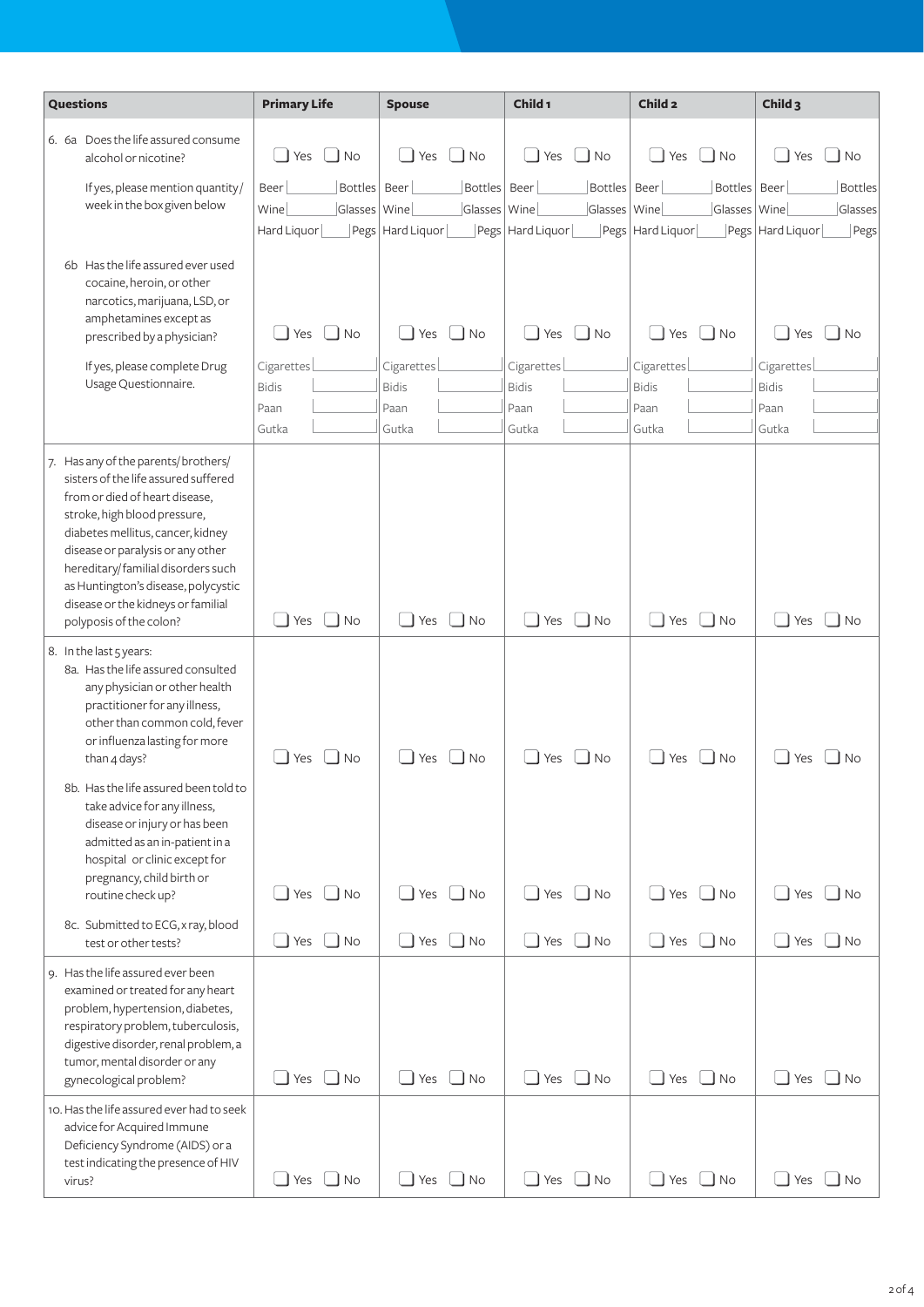| <b>Questions</b>                                                                                                                                                                                                                                                                                                                           | <b>Primary Life</b> | <b>Spouse</b>    | Child <sub>1</sub> | Child <sub>2</sub> | Child $3$        |
|--------------------------------------------------------------------------------------------------------------------------------------------------------------------------------------------------------------------------------------------------------------------------------------------------------------------------------------------|---------------------|------------------|--------------------|--------------------|------------------|
| 11. Since the date of proposal for this<br>policy has any proposal for<br>insurance on the life of the life<br>assured or reinstatement of life or<br>health insurance on the life of the<br>life assured been declined,<br>postponed, modified or rated by<br>Aegon Religare Life Insurance<br>Company or any other insurance<br>company? | <b>No</b><br>Yes    | Yes<br>$\Box$ No | Yes<br>l No        | Yes<br><b>No</b>   | <b>No</b><br>Yes |
| 12. Is any proposal for insurance or for,<br>reinstatement of a policy on the life<br>of the life to be assured pending<br>with or submitted to Aegon Religare<br>or any other insurance company?                                                                                                                                          | <b>No</b><br>Yes.   | Yes<br><b>No</b> | Yes<br>No.         | Yes<br>No.         | No<br>Yes        |

## Please provide the full details of any of the above questions answered in**Yes**

| Question $\vert$<br>No. | Life assured (Primary Life, Secondary Life,<br>Child 1, Child 2, Child 3) | Details |
|-------------------------|---------------------------------------------------------------------------|---------|
|                         |                                                                           |         |
|                         |                                                                           |         |
|                         |                                                                           |         |
|                         |                                                                           |         |
|                         |                                                                           |         |
|                         |                                                                           |         |
|                         |                                                                           |         |
|                         |                                                                           |         |
|                         |                                                                           |         |
|                         |                                                                           |         |
|                         |                                                                           |         |
|                         |                                                                           |         |
|                         |                                                                           |         |
|                         |                                                                           |         |
|                         |                                                                           |         |
|                         |                                                                           |         |
|                         |                                                                           |         |
|                         |                                                                           |         |
|                         |                                                                           |         |
|                         |                                                                           |         |
|                         |                                                                           |         |
|                         |                                                                           |         |
|                         |                                                                           |         |